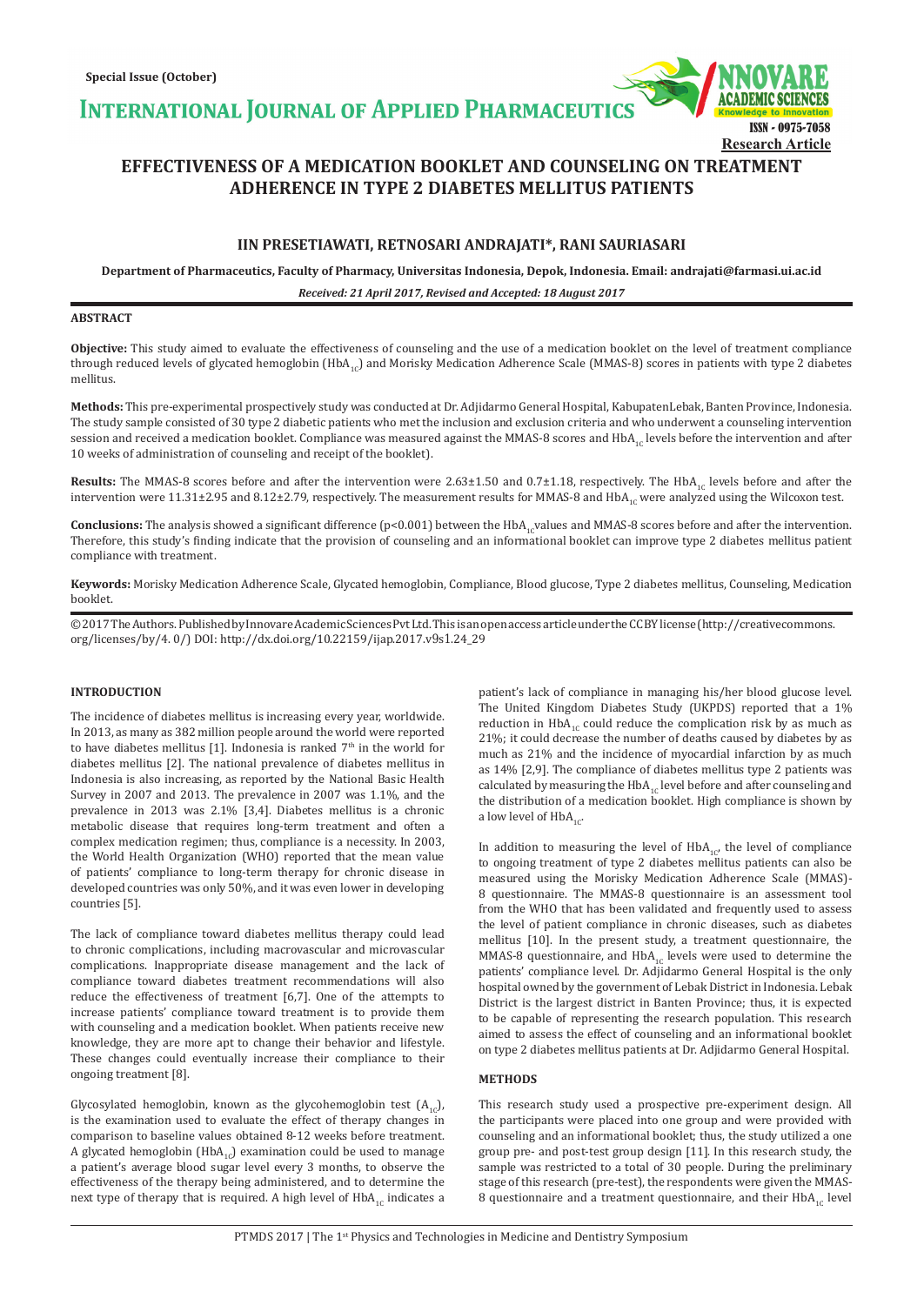was measured to determine their level of treatment compliance. The questionnaires' data were obtained by means of interviews. Afterward, the researcher conducted 30-minute counseling sessions with the patients and provided them with an informational booklet. 10 weeks later (post-test), the respondent are took the MMAS-8 questionnaire and the therapy questionnaire, and their  $HbA_{1C}$  level were measured again. The researcher conducted an interview to facilitate filling out the questionnaires.

This research study was conducted at Dr. Adjidarmo General Hospital, Lebak District, Banten Province, Indonesia. Samples were taken using consecutive sampling methods. This study assessed the impact that two independent variable risks, counseling and an informational booklet, had on the dependent variable, compliance with ongoing treatment, which can be determined through a reduction in the  $HbA_{1c}$  level and the MMAS-8 score. It also evaluated the impact of confounding variables, such as gender, age, duration of type 2 diabetes mellitus, education, occupation, other diseases, the type of oral hypoglycemic medication, dose regimen, other medications, side effects, herbal medications, directions, diet, smoking, and participation in sports/working out.

The questionnaire that was used in this study had undergone validity and reliability testing. Data analysis consisted of univariate and bivariate analysis. Univariate analysis was done to obtain the distribution of the patient characteristics. Bivariate analysis included Wilcoxon test, Spearman's rank correlation coefficient test, paired t-test, and Fisher's exact test.

## **RESULTS**

#### **Characteristics of the type 2 diabetes mellitus patients**

Of the type 2 diabetes mellitus patients at Dr. Adjidarmo General Hospital that participated in this study, 77% are female. Based on data from the National Basic Health Survey (2013), the prevalence of type 2 diabetes mellitus has the tendency to be higher in females than males [4]. Research conducted by Mihardja also showed that hyperglycemic risk is two times higher in females than males [12].

In terms of age, 67% of all the respondents are over 55. Type 2 diabetes mellitus is typically diagnosed after the age of 40 [4]. Research conducted by Mihardja stated that people ranging in age from 35 to 54 have a 4.7 times greater risk of hyperglycemia in comparison to people ranging in age from 15 to 34; people over the age of 55 have a 5.4 times higher risk of hyperglycemia in comparison to people ranging in age from 15 to 34 [12].

As many as 63% of the respondents have a low education level, ranging from no formal education to a junior high education. The level of education affects the incidence of type 2 diabetes mellitus. People with a high education level typically have more knowledge regarding health; thus, they are more aware of the need to maintain their health. As many as 90% of the respondents do not have an occupation; most of them are homemakers and most of the male respondents had retired. Homemakers do not necessarily have low physical activity; they engage in a variety of physical activities such as sweeping, cooking, and washing [13]. Sixteen of the 30 respondents (53%) had been diagnosed with type 2 diabetes mellitus for <5 years. The WHO reported that the duration of diseases has a negative correlation with compliance; patients with a longer duration of type 2 diabetes mellitus tend to have less compliance to ongoing therapy [5]. This current paper is in accordance with research stating that respondents that have had type 2 diabetes mellitus for <5 years have a mean  $HbA_{1c}$  level of 10.2%, whereas respondents that have had type 2 diabetes mellitus for more than 5 years have a mean  $HbA_{1c}$  level of 12.0%.

Based on this research study's findings, 83% of the respondents have comorbidity. Elderly patients with diabetes increase the risk of complications and the risk of comorbidity [1]. Hypertension is the most common comorbidity affecting the study's respondents. Hypertension is one of the complications and risk factors of type 2 diabetes mellitus.

Several factors that affect the complications of this condition are genetics, gender, age, and blood sugar level [2].

Twenty-one of the 30 respondents (70%) receive two types of oral hypoglycemic medication, and one respondent receives three combinations of oral hypoglycemic medication due to rejecting insulin injections. The combination of oral hypoglycemic medication that is typically used is biguanides (metformin) with sulfonylurea. This combination increases the medication's effectiveness because sulfonylurea stimulates the pancreas to secret insulin, enabling biguanides to work; thus, several medicine manufacturers have marketed this drug combination. The combination of metformin with sulfonylurea could reduce blood sugar levels more than a single medication, at both a maximum and minimum dosage [14].

This study's result showed that 93% of the respondents receive more than one oral hypoglycemic dosage regimen because most of them are taking more than two types of oral hypoglycemic medications. A simple dose medication regimen is more acceptable for type 2 diabetes mellitus patient than a complex regimen. The result of this research showed that 11 of the 30 respondents (37%) inaccurately followed the usage direction; 3 of the 11 respondents are incorrectly using acarbose and 9 of the 11 respondents are incorrectly using glibenclamide, glimepiride, and gliquidone. Diabetes medications have different working onsets, peaks, mechanisms, and durations; thus, they have different usage directions. Patients are usually unaware of these facts; they are only aware of the need to take their medication after a meal. Several factors lead to mistakes in the directions related to medicine usage, including a lack of awareness about the directions due to not reading the medication pamphlet; an awareness of the correct directions, but the inability to follow the directions due to their complexity, feeling troubled by the side effects, and last but not least, being oblivious to consistently take the medications.

This study's result showed that 8 of the 30 respondents (27%) experienced side effects. The most common side effect is flatulence. This could be due to the use of acarbose; one of the side effects of that medication is an increase in the frequency and intensity of flatulence (74%), which has a tendency to subside after long-term use [15]. As many as 90% of the respondents consume other medicines in addition to the oral hypoglycemic medicine prescribed because 86.67% of these respondents suffered from other diseases; thus, this increases the amount of medicine the respondents are taking. The amount of medicine they take is also influenced by the severity of their type 2 diabetes mellitus and other comorbidities [16].

As many as 57% of the respondents stated that they managed their diet. They generally limit their consumption of glucose from sugar and carbohydrates (which in this population is rice). The sugar consumption suggestion for people with type 2 diabetes mellitus is 2 tablespoons; this is similar to the recommendation for people without diabetes, which is not more than 5% of the total calories per day. For type 2 diabetes mellitus patients, the emphasis on nutrition therapy focuses on the management of glucose, lipids, and hypertension [17].

This study's result showed that there were no changes in diet before and after the intervention. Only 47% of the respondent admitted to a lack of compliance in following the recommended diet. Respondents admitted that it is difficult to change their diets since they had been following the same one for years. The circumstances that tend to make type 2 diabetes mellitus patient violate their diet include holidays, parties or meals in a restaurant, stress, living alone, and feeling bored. Additional reasons for why following a diet is challenging include the habit of having a meal away from home (snacking), denial about the disease, a lack of understanding of the correlation between diet and the disease, incorrect information regarding the correlation between diet and disease, and a lack of social support from friends and families [5,18]. Only 12 of the 30 respondents (40%) engaged in physical workouts. The previous study reported that diabetic patient compliance toward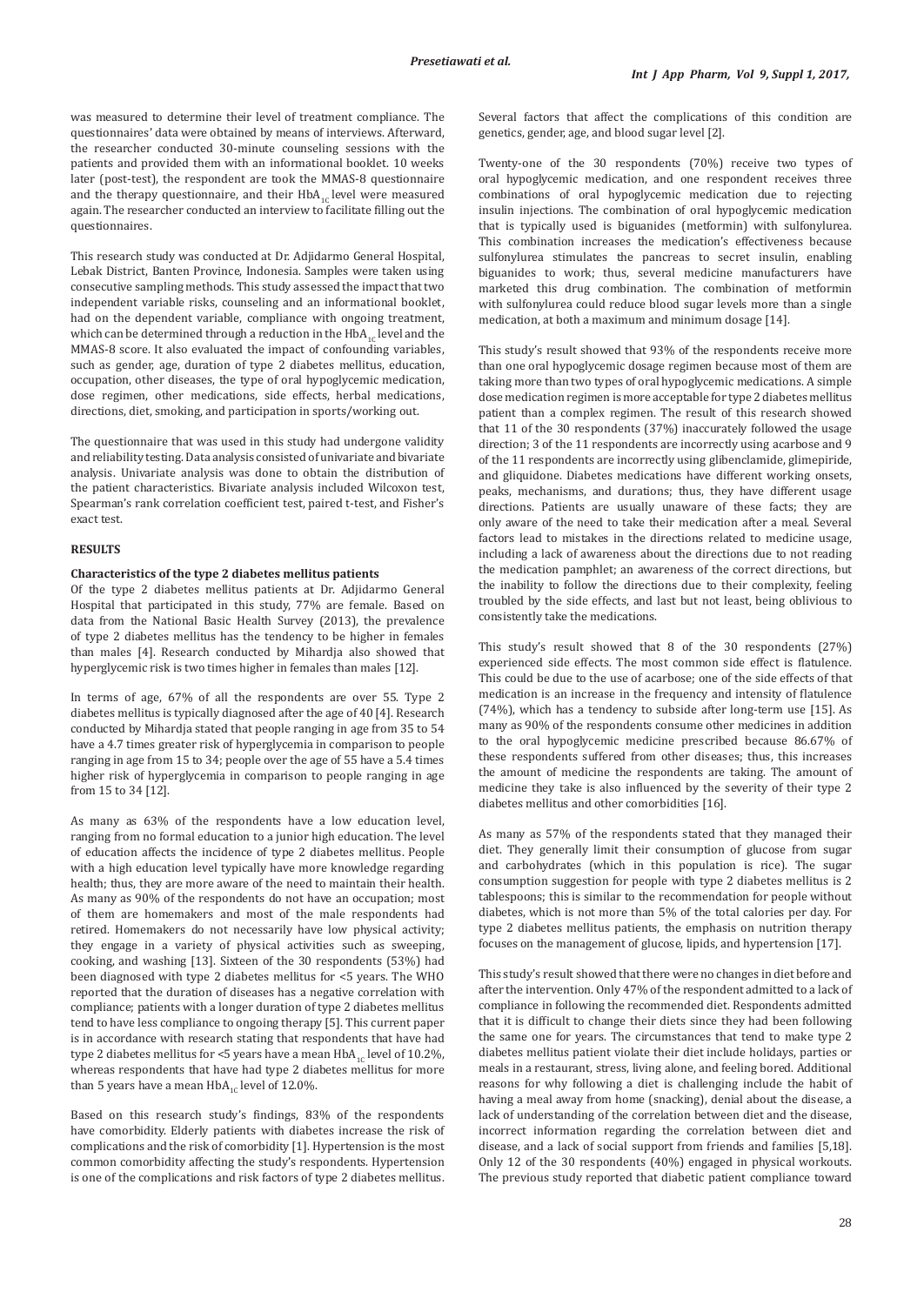physical activities was 19% [19]. In that study, compliance toward working out increased by 10% after the intervention.

In type 2 diabetes mellitus, participating in sports or working out plays a major role in controlling a patient's blood glucose level since insulin resistance decreases during workouts, insulin sensitivity increases, and membrane permeability to glucose increases. This is because when muscles are active, insulin is not needed to incorporate glucose into the cell since insulin receptor sensitivity increases; thus, glucose incorporation increases up to 7-20 times. This response only occurs while working out; it does not have a permanent or long-lasting effect. Thus, working out should be done regularly [20,21]. However, in patients with uncontrolled type 2 diabetes mellitus, working out will increase plasma glucagon and cortisol, which will eventually lead to the formation of ketone bodies that can be fatal. To prevent this from occurring, it is necessary to test blood glucose levels before and after working out.

Results showed that only 20% of the respondents smoked tobacco. Their smoking habit did not change even after the intervention. Smoking is a risk factor for type 2 diabetes mellitus. A meta-analysis reported that the risk of diabetes mellitus in smokers increase by as much as 45% compared to non-smokers. The amount of smoke being inhaled has also been found to be correlated with an increase in the risk of type 2 diabetes mellitus [22].

In general, the respondents in the present study had tried herbal medications before participating in this research. However, since they did not feel any benefit from the herbal medicines, most of them stopped consuming them. During this study, only 4 of the 30 respondents (13%) were still consuming herbal medicines. Research conducted by the National Basic Health Survey found that 22% of diabetic patients consumed herbal medications. Other research found that 31% of patients consumed food supplement [23]. The types of herbal plants being used in India to lower blood glucose level are: *Aloe vera*, green pare, cinnamon, ginseng, fenugreek, shallot, and garlic. Several of these herbal plants in India are in clinical trials to lower blood glucose levels [24-27].

**Compliance level of type 2 diabetes mellitus patients provided with counseling and a booklet based on decreased MMAS-8 scores** At the beginning of the research study, the average MMAS-8 score was 2.6±1.5, showing that most of the respondents had a low level of compliance. 10 weeks after undergoing counseling and receiving the medication booklet, a significant difference was found; at that point, the average MMAS-8 score decreased to 0.7±1.18. This shows an increase in the level of compliance.

The Wilcoxon test result showed a statistically significant difference in the MMAS-8 scores before the intervention and 10 weeks after the participants received counseling and the medication booklet (p<0.05). This result shows that education in form of counseling and an informational booklet can increase the treatment compliance of type 2 diabetes mellitus patients. A graphic showing the patient compliance level percentage based on MMAS-8 scores before and after the participants received counseling and the informational booklet are presented in Fig. 1.

#### **Compliance level of type 2 diabetes mellitus patients provided with counseling and an informational booklet based on reduction**  in HbA<sub>1c</sub> levels

At the beginning of the research study, the mean value of the respondents' compliance level based on  $HbA_{1C}$  was  $11.3\pm 2.95$ %. Twenty-nine of the 30 respondents (97%) had an  $HbA_{1c}$  level above 7%. After undergoing counseling and receiving the informational booklet, the mean value of compliance level was  $8.1\pm2.79$ . The average reduction of HbA<sub>1c</sub> level was 3.19 $\pm$ 2.42%. The reduction of the HbA<sub>1C</sub> level to 8.1 $\pm$ 2.79% meant that the patient was still in the diabetic category since the normal level of  $HbA_{1c}$  is <6.5%. This could be because the counseling session

and the booklets were only given during the 10-week period after the initial intervention. The Wilcoxon test was conducted to determine the difference between the  $HbA_{1c}$  level before the intervention and 10 weeks after the participants underwent counseling and received the booklet. The result shows that there is a statistically significant difference in the HbA<sub>1C</sub> levels (p<0.05). As shown in Table 1, as many as 28 of the 30 respondents had a reduction of their  $HbA_{1c}$  level; however, the levels of 19 of the respondents were still in the abnormal category (>6.5) and 9 had their abnormal  $HbA_{1C}$  level reduced to a normal level. The paired t-test results shown a statistically significant difference between the  $HbA_{1c}$  level before the intervention and 10 weeks after the participants received counseling and an informational booklet (p=0.001).

#### **Bivariate analysis between ΔHbA<sub>1C</sub>** with anthropometric, **sociodemographic, clinical, and lifestyle variables**

Bivariate analysis was conducted using Fisher's exact test to examine the unpaired categorical scale comparative hypothesis, and the expected count was <5 [7]. In the present study, age variables had no effect on the compliance level (p=0.540).

Education level and occupation were the sociodemographic variables analyzed in the present study. Based on the Fisher's test result, education level and occupation had no impact on the compliance level (p=1.000). The following clinical variables were also analyzed: Type 2 diabetes mellitus duration, comorbidities, the amount of oral hypoglycemic medication, the amount of the dosage regimen, the usage directions, and other prescribed medicines. The Fisher's exact test results showed that these clinical variables had no impact on the compliance level (p=1.000). The following lifestyle variables were analyzed: Diet, herbal medication, smoking, and participating in sports or working out. The Fisher's exact test results showed that these lifestyle variables had no impact on the compliance level (p=1.000).

**Bivariate analysis of the differences between ΔHbA**<sub>1c</sub> and Δ MMAS-8 A normality test was done to evaluate the  $HbA_{1c}$  levels and MMAS-8 scores. The result showed that both the  $HbA_{1c}$  level and the MMAS-8 data were abnormal. To examine the correlation between the numerical correlative hypotheses and the abnormal data distribution, Spearman's





Table 1: HbA<sub>1c</sub> level before the intervention and 10 weeks after **type 2 diabetes mellitus patients who underwent counseling and receiving an informational booklet**

| $HbA_{1c}$ level         | <b>Before X±SD</b> | After X±SD      | Delta X±SD     |
|--------------------------|--------------------|-----------------|----------------|
| $HbA_{1c}$ level $(\% )$ | $11.31 \pm 2.95$   | $8.12 \pm 2.79$ | $3.19\pm2.42*$ |
| MMAS-8 scores            | $2.63 \pm 1.50$    | $0.7 \pm 1.18$  | $2+1.2**$      |

X±SD; mean±standard deviation. \*p<0.05, \*\*p<0.01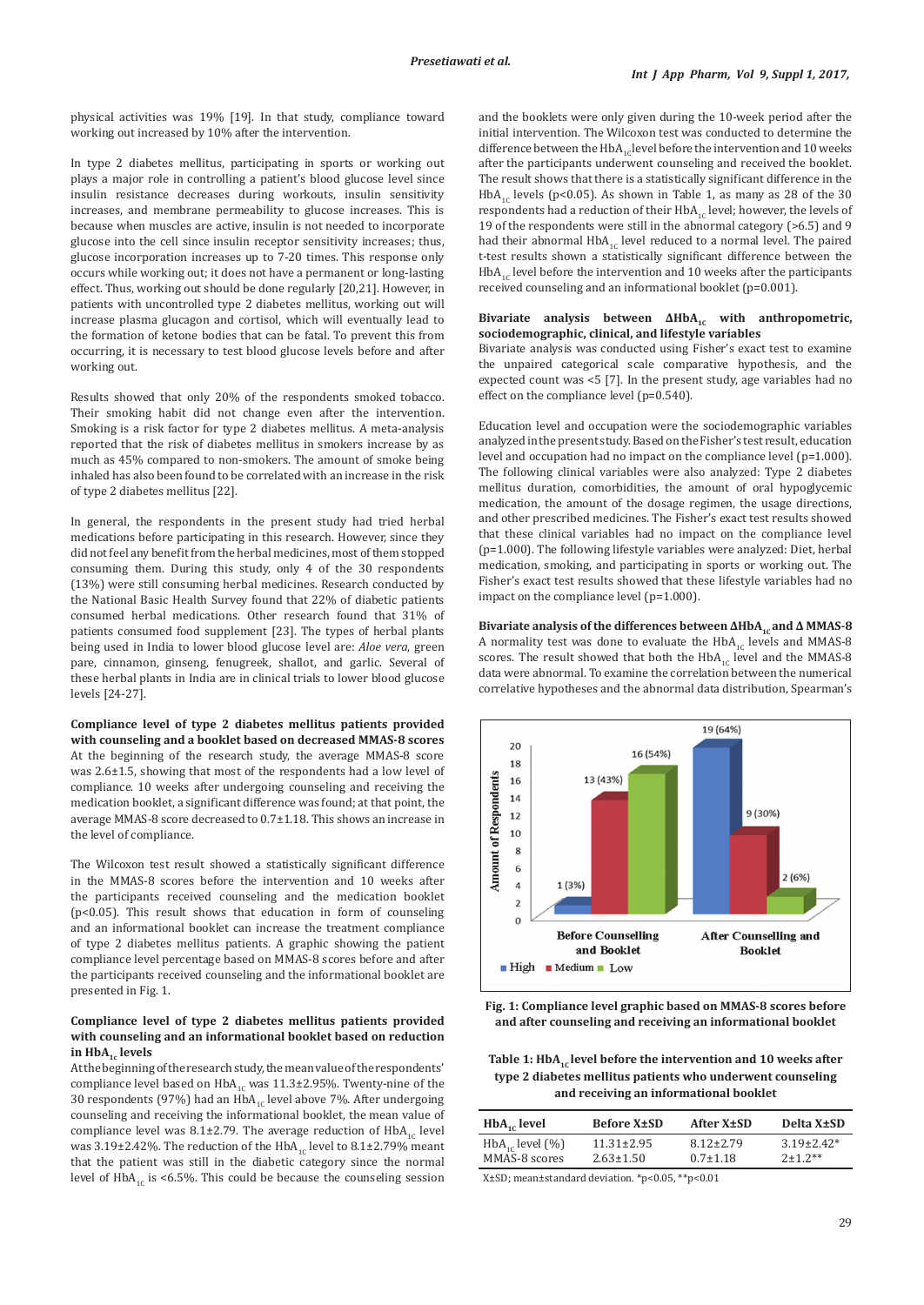rank correlation coefficient test was conducted. A positive correlation between the HbA<sub>1c</sub> level and MMAS-8 was found with  $r=0.432$  and  $p=0.001$ . The  $r=0.432$  value shows that there is enough correlation between these two factors since an r value close to 0 represents a weak correlation [28]. The p=0.001 result shows that there is a significant correlation between the  $HbA_{1C}$  level and the MMAS-8 score.

#### **DISCUSSION**

The respondents' compliance level was measured using MMAS-8, the WHO assessment tool that has been validated and frequently used to assess the compliance level of patients toward their medications. The MMAS-8 questionnaire addresses three aspects of patient compliance: Obliviousness to the requirements of consuming medication, intentionally stopping the medication without the medical team noticing, and the ability to continue consuming the medicine [29]. Counseling was done meticulously taking into account the packaging of the information, the condition of the respondents (socioculture), and the time and space in which it occurred [30]. The information given to the respondents was adjusted according to each patient's condition; if too much information is given during the counseling session, the respondents could become bored. Through the counseling, the researcher provided suggestions for how to overcome the three aspects addressed in the MMAS-8 questionnaire. The researcher gave recommendations to help the respondents remember to consume their medication, such as always take the medication with you wherever you go, always store a supply of the medication in your car, and set an alarm on your mobile phone to remind yourself to take the medication. During the counseling session, the importance of compliance to taking type 2 diabetes mellitus medications and the possible risk of complications were emphasized; moreover, the respondents needed to be motivated to maintain their therapeutic treatment regime. The disadvantage of the MMAS-8 questionnaire is that the respondents' answers could be subjective; they might not necessarily reflect their actual behavior. Before the intervention, as many as 54% of the respondents had a low compliance level. Based on the results of the interview, some of the reasons for the lack of compliance included the inability to obtain the medicine, the amount of the oral hypoglycemic medicine was insufficient, fasting, and forgetfulness. Some of these reasons are similar to those reported by Keban, Mustopa, and Purnomo: Forgetfulness, intentionally not taking the medication, unaware of the directions, relying on other people, the dose was insufficient, did not receive the medicine, and the medicine was too expensive [18].

This study's result shows that counseling and the informational booklet were effective in increasing patient compliance. Research conducted by the Diabetes among Latinos Best Practices Trial in 2009 also reported a higher reduction of HbA1C levels in the group receiving counseling in comparison to the group that only received medication. Other research has reported that consultation with a pharmacist at every appointment could increase the effectiveness of a blood glucose control program [31]. In a review of five studies, Lindenmeyer found that educational interventions by a pharmacist could increase diabetic patient compliance toward medication [32].

The present study's results showed also that gender has a weak correlation with the reduction of the HbA1C level. This finding is in accordance with the research conducted by Adisa, which found that males have a tendency to forget to consume their medication, which impacts their HbA1C level [33]. Further result, which shows significant correlation between the HbA1C level and the MMAS-8 score, is in accordance with the findings reported by Al-Qazaz, which found a statistically significant correlation between  $HbA_{1c}$  level and MMAS-8 [34]. The result of this present research study shows that counseling and the informational booklet for 10 weeks could decrease the  $HbA_{1c}$  level and increase the compliance level significantly. The increase in compliance can be seen from the reduction of the MMAS-8 score.

#### **CONCLUSION**

The improvement in the compliance level of type 2 diabetes mellitus patients is shown by the reduction in their  $HbA_{1C}$  levels and the reduction in their MMAS-8 scores. There is a positive correlation between gender and the decrease in the  $HbA_{1c}$  level. The reduction of  $HbA_{1c}$  levels is higher in females than males. Further research with a larger number of respondents could be conducted to better represent the type 2 diabetes mellitus population. Research covering a longer period is also required. In addition, further research comparing a control group with an intervention group is needed, and more specific research regarding the correlation between gender and the reduction in  $HbA_{1c}$  level is required.

#### **REFERENCES**

- 1. International Diabetes Federation. Diabetes Atlas. 6<sup>th</sup> ed. Brussels: IDF Executive Office; 2013. Available from: http://www.idf.org/ diabetesatlas.
- 2. PB PERKENI since the year meetingi. Konsensus Pengelolaan Dan Pencegahan Diabetes Melitus Tipe 2 di Indonesia. Jakarta: Perkumpulan Endokrinologi Indoesia; ; 2011.
- 3. Riset Kesehatan Dasar. Badan Penelitian dan Pengembangan Kesehatan. Jakarta: Departemen Kesehatan, Republik Indonesia; 2007.
- 4. Riset Kesehatan Dasar. Badan Penelitian dan Pengembangan Kesehatan. Jakarta: Departemen Kesehatan, Republik Indonesia; 2013.
- 5. World Health Organization. Adherence to Long-Term Therapies: Evidence for Action. Geneva: World Health Organization; 2003.
- 6. Departemen Kesehatan RI. Pharmaceutical care untuk penyakit diabetes mellitus. Jakarta: Direktorat Bina Farmasi Komunitas Dan Klinik Direktorat Jenderal Bina Kefarmasian Dan Alat Kesehatan; 2005.
- 7. Adisa R, Fakeye TO, Fasanmade A. Medication adherence among ambulatory patients with Type 2 diabetes in a tertiary healthcare setting in southwestern Nigeria. Pharm Pract (Granada) 2011;9(2):72-81.
- 8. Siregar CJ, Kumolosasi E. Farmasi Klinik Teori dan Penerapan. Jakarta: EGC; 2006.
- 9. Stratton M, Adler AI, Neil HA, Matthews DR, Manley SE, Cull CA, *et al*. Association of glycaemia with macro vascular and micro vascular complications of Type 2 diabetes (UKPDS 35): Prospective observational study. Br Med J 2000;321(7258):405-12.
- 10. Morisky DE, DiMatteo MR. The morisky 8-item self-report measure of mediacation-taking behavior (MMAS-8). J Clin Epidemiol 2011;64:262-3.
- 11. Notoatmodjo S. Metodologi Penelitian Kesehatan. Jakarta: Rineka Cipta; 2011.
- 12. Mihardja L. Associated factors of blood glucose control in diabetes mellitus patients in urban areas of Indonesia. Majalah Kedokt Indones 2009;59(9):418-24.
- 13. Trisnawati SK, Setyorogo S. Risk factors of type 2 diabetes mellitus in primary health care center of Cengkareng West Jakarta in 2012. J Ilmiah Kesehatan 2013;5(1):6-11.
- 14. Waspadji S. Diabetes Melitus, Penyulit Kronik dan Pencegahannya. Jakarta: FKUI; 2013.
- 15. Lacy CF, Armstrong LL, Goldman MP, Lance LL. Drug Information Handbook. 14<sup>th</sup> ed. North American: Lexi Comp; 2011.
- Rubin RR. Adherence to pharmacologic therapy in patients with Type 2 diabetes mellitus. Am J Med 2005;118 Suppl 5A:27S-34.
- 17. Sukardji K. Penatalaksanaan Gizi Pada Diabetes Melitus. Jakarta: FKUI; 2013.
- 18. Keban SA, Purnomo LF, Mustofa M. Evaluation of Pharmacist education to type 2 diabetes mellitus patients in Dr. Sardjito Hospital Yogyakarta. J Ilmu Kefarmasian Indones 2013;11:45-52.
- 19. Delamanter AM. Improving patient adherence. Clin Diabetes J 2006;24(2):771-7.
- 20. Wolfe RR. Metabolic interactions between glucose and fatty acids in humans. Am J Clin Nutr 1998;67 3 Suppl:519S-26.
- 21. Indiyani P, Supriyatno H, Santoso A. The effect of aerobic physical gymnastic training in reducing blood glucose level in type 2 diabetes mellitus patients in primary health care center. Bukateja Purbalingga. Media Ners 2007;1(2):89-99.
- 22. Willi C, Bodenmann P, Ghali WA, Faris PD, Cornuz J. Active smoking and the risk of Type 2 diabetes: A systematic review and meta-analysis. JAMA 2007;298:2654-64.
- 23. American Diabetes Association. Standards of medical care in diabetes--2014. Diabetes Care 2014;37 Suppl 1:S14-80.